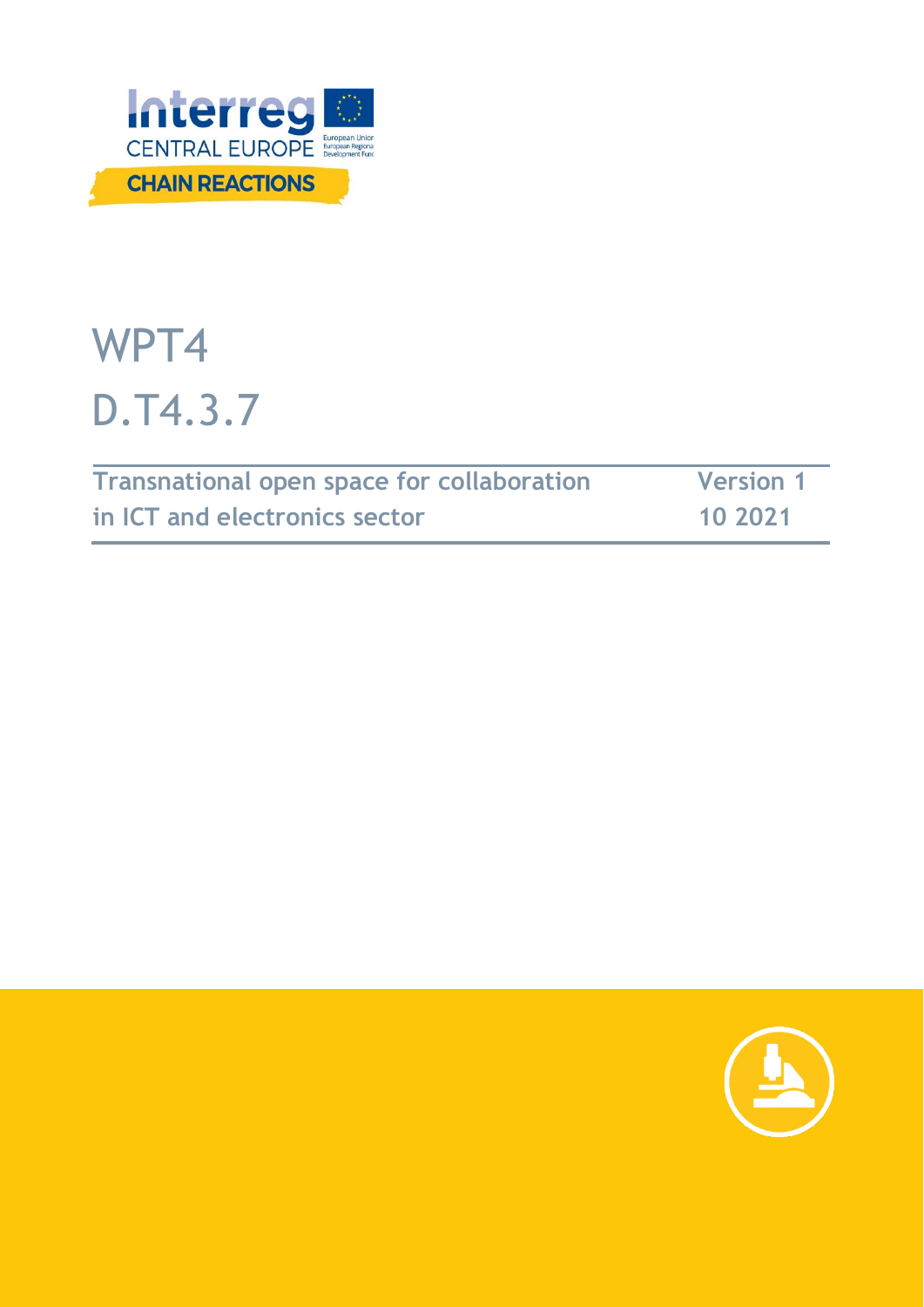



| <b>Project information</b>               |                                                                                       |  |  |
|------------------------------------------|---------------------------------------------------------------------------------------|--|--|
| Project Index Number:                    | CE1519                                                                                |  |  |
| Project Acronym:                         | <b>CHAIN REACTIONS</b>                                                                |  |  |
| Project Title:                           | Driving smart industrial growth through value chain innovation                        |  |  |
| Website:                                 | https://www.interreg-central.eu/Content.Node/CHAIN-REACTIONS.html                     |  |  |
| Start Date of the Project:               | 01.04.2019                                                                            |  |  |
| Duration:                                | 36 Months                                                                             |  |  |
| <b>Document Control page</b>             |                                                                                       |  |  |
| Deliverable Title (overall):             | D.T4.3.6-10: Transnational open spaces for collaboration                              |  |  |
| Deliverable Title<br>(target sector):    | D.T4.3.7 – Transnational open space for collaboration in the ICT and elec-<br>tronics |  |  |
| Lead Contractor of the De-<br>liverable: | PP2 - Styrian Technology Park                                                         |  |  |
| Responsible PP duo of:                   | PP4 – Croatian Chamber of Economy – Zadar County Chamber<br>PP8 - Kosice IT Valley    |  |  |
| Authors:                                 | - Marko Jović – CCE-ZCC<br>- Viktor Mitruk - Kosice IT Valley                         |  |  |
| <b>Contractual Delivery Date:</b>        | 31.12.2021                                                                            |  |  |
| <b>Actual Delivery Date:</b>             | 15.03.2022.                                                                           |  |  |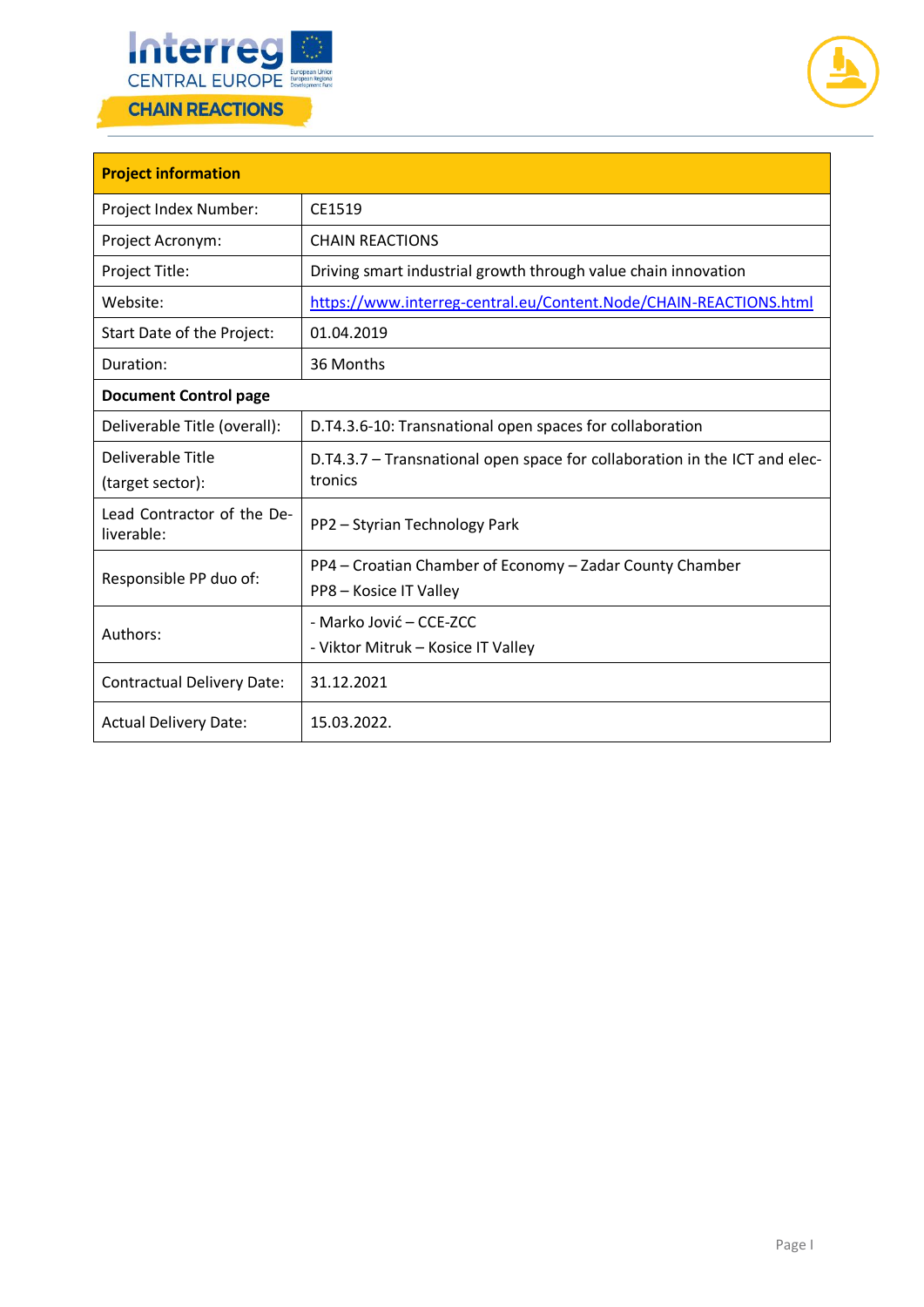



# **Table of content**

| 2 Transnational open space (TOS) for collaboration in ICT and electronics sector 4 |  |  |  |
|------------------------------------------------------------------------------------|--|--|--|
|                                                                                    |  |  |  |
|                                                                                    |  |  |  |
|                                                                                    |  |  |  |
|                                                                                    |  |  |  |

# **Abbreviations**

- IGA Innovation and Growth Alliance
- TIA Transnational Innovation Activities
- TEP Transnational Exploitation Plan
- TNN Transnational Thematic Network
- TOS Transnational Open Space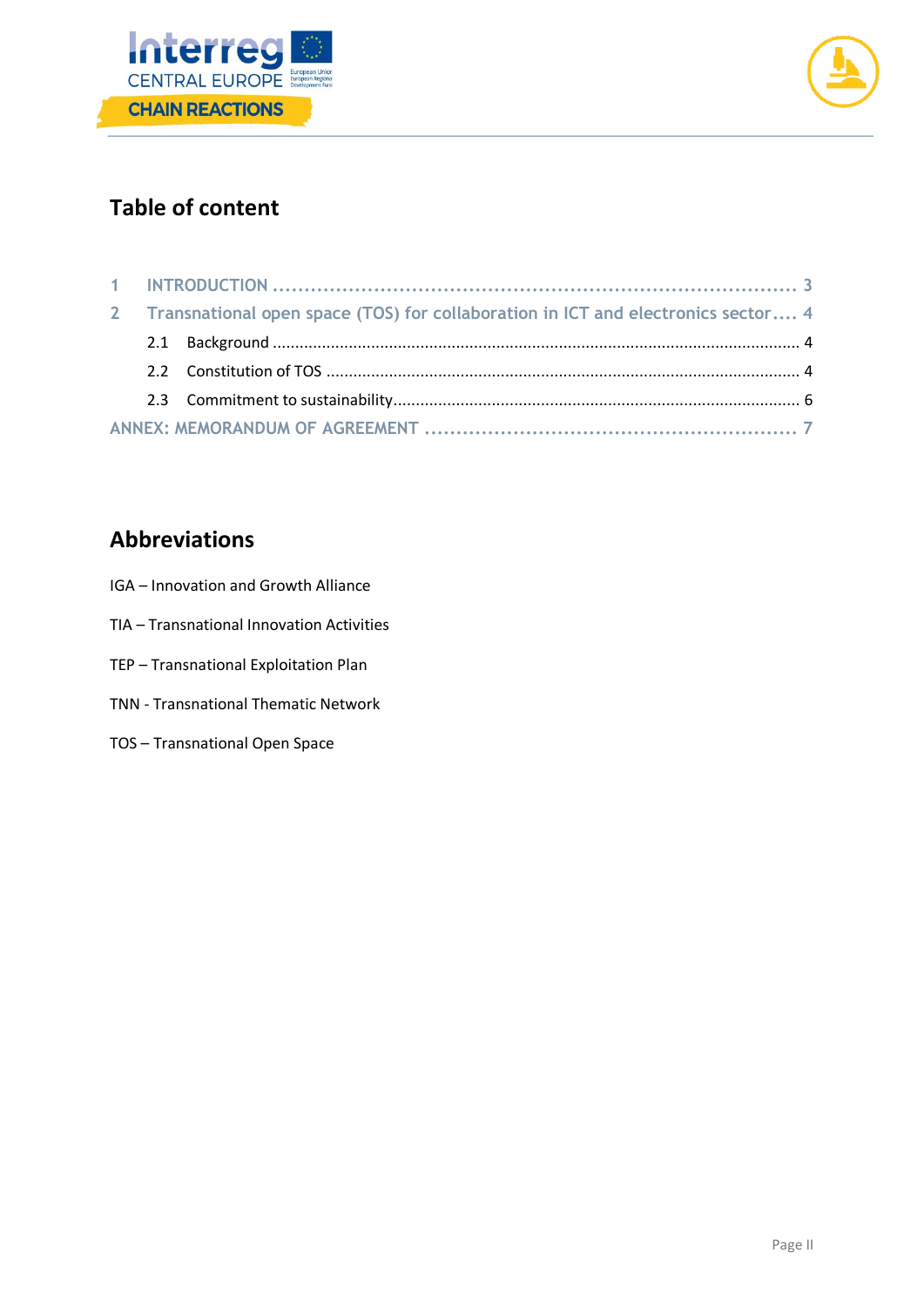



## <span id="page-3-0"></span>**1 INTRODUCTION**

CHAIN REACTIONS project addresses the challenge for industrial regions not benefitting from innovation activities from large leading corporations to increase regional capacity to absorb new knowledge and turn it into competitiveness edge and business value. There is a strong need to help SMEs to overcome capacity shortages for innovation and integration into transnational value chains. The project aims at empowering regional ecosystems with the knowledge and tools to help businesses overcome those barriers and generate sustained growth through value chain innovation.

The transnational thematic network (TTN) is the final output of WP4, and it will become a sustainable open space for collaboration. The following document will specify the working principles and commitments of the TTN in each of the 5 specific sectors.

In order to create transnational open spaces for collaboration (e.g. value chain based) the activities for Building open collaboration spaces for transnational RIS3 implementation (WPT4), are be based on previous project activities, mostly IGAs established in each of the target regions (O.T2.1) and Value chain innovation models and instruments implemented in each target region as a driver to S3 (O.T3.2), as well as Thematic industrial innovation roadmaps (O.T4.1) and Thematic innovation agendas (O.T4.2).

More specifically, Transregional exploitation plan (D.T4.3.1-5) for each sector are the key deliverable upon which the **Transnational open space for collaboration** for each of respective sectors will be based.

Overall, the **Transnational open space for collaboration** are part of the third outputs within the WPT4, linking the identified potential with plans for transnational exploitation:

- O.T4.1 Thematic industrial innovation roadmaps;
- O.T4.2 Thematic innovation agendas;
- **O.T4.3 Thematic transnational exploitation plans and open collaboration spaces.**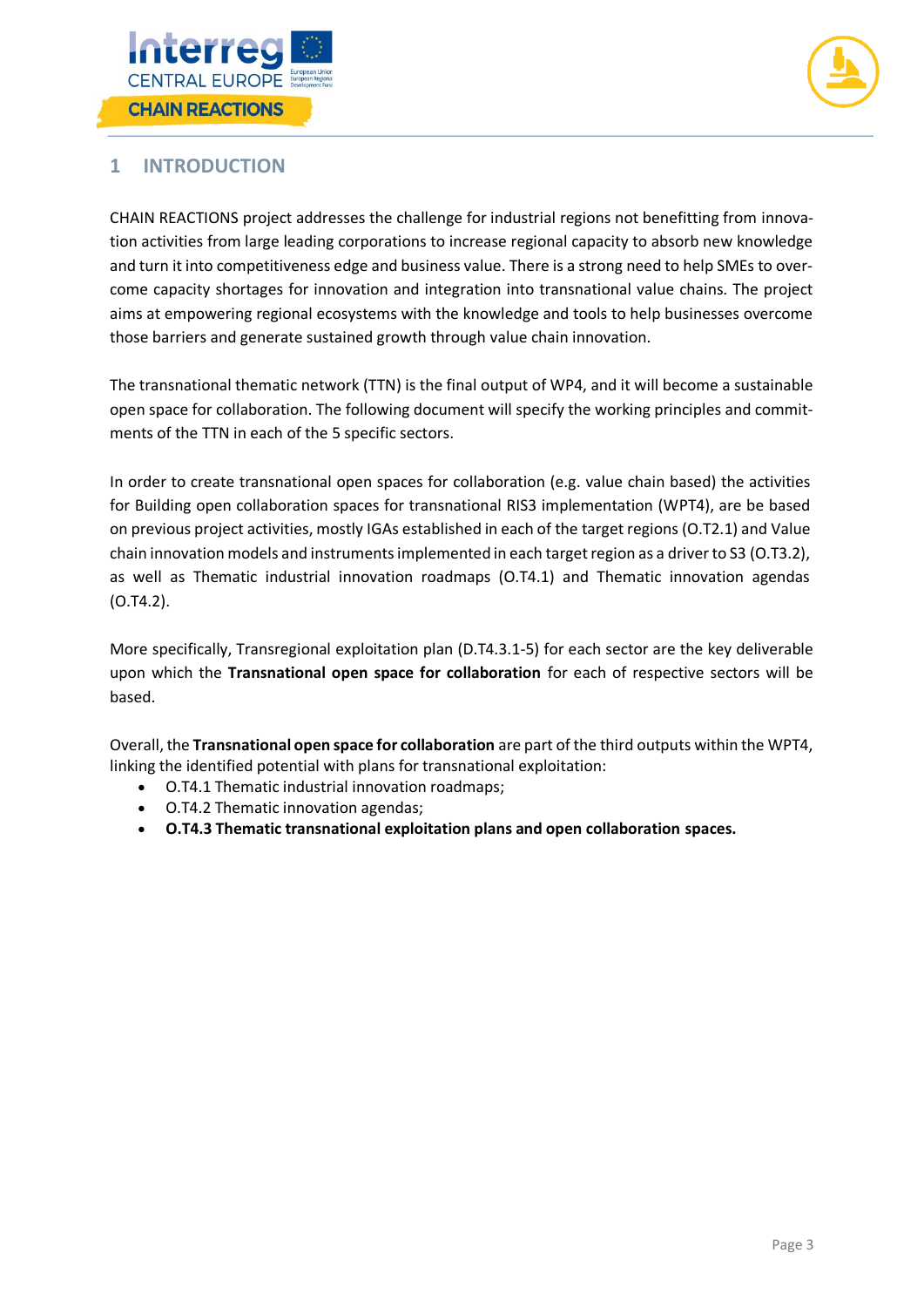



# <span id="page-4-0"></span>**2 Transnational open space (TOS) for collaboration in ICT and electronics sector**

#### <span id="page-4-1"></span>**2.1 Background**

The TOS is based on the previous project activities:

- D.T4.1.2 establishing transnational networks of innovations stakeholders for the ICT and electronics sector,
- D.T4.1.6 transnational industrial innovation roadmap workshop,
- D.T4.1.8 transnational industrial innovation roadmap for the ICT and electronics sector,
- D.T4.1.17 industrial innovation workshop for the ICT and electronics sector in the regions of Croatia and Košice,
- D.T4.2.4 Transnational industrial innovation agenda for the ICT and electronics sector D.T4.3.2 - Transregional exploitation plan for the ICT and electronics sector.

### <span id="page-4-2"></span>**2.2 Constitution of TOS**

The TOS for collaboration in ICT and electronics sector will consist of the following stakeholders:

| <b>Stakeholder</b>                                        | <b>Region</b> | <b>Role within TEP</b>                                                                                                                                    |
|-----------------------------------------------------------|---------------|-----------------------------------------------------------------------------------------------------------------------------------------------------------|
| <b>CCE-ZCC</b>                                            | Croatia       | Organizes and finances trainings; coordinates the activities of all<br>Croatian stakeholders                                                              |
| <b>ICT Cluster</b><br>Croatia                             | Croatia       | Informs cluster members about TEP activities; delegates expert<br>speakers in the field of ICT and electronics at national and trans-na-<br>tional events |
| <b>Culmena</b><br>d.o.o.                                  | Croatia       | Provides expertise in the implementation of ICT innovative ideas in<br>the field of advanced industrial production                                        |
| <b>Inovativni</b><br>Zadar d.o.o.                         | Croatia       | Shares the acquired knowledge in the digitalization of the local com-<br>munity with interested users                                                     |
| <b>DIGITALI</b>                                           | Croatia       | Promotes the inclusion of women in ICT and electronics                                                                                                    |
| <b>Kodium Pro</b>                                         | Croatia       | Encourages the innovation of ICT and electronics at educational                                                                                           |
| d.o.o.                                                    |               | events organized by CCE-ZCC                                                                                                                               |
| <b>KFITVA</b>                                             | Slovakia      | Organizes and finances trainings; coordinates the activities of all Slo-<br>vakian stakeholders                                                           |
| <b>Deautsche</b><br><b>Telekom IT</b><br><b>Solutions</b> | Slovakia      | Provides an expertise and knowledge on a topics of the workshops.<br>Provides an experts to further develop ICT activities.                               |
| <b>GlobalLogic</b><br><b>Slovakia</b>                     | Slovakia      | Provides expertise in the implementation of ICT innovative ideas.<br>Support the educational activities.                                                  |
| Indexmag                                                  | Slovakia      | Promotes the inclusion of women in ICT and electronics and all the<br>TEP activities.                                                                     |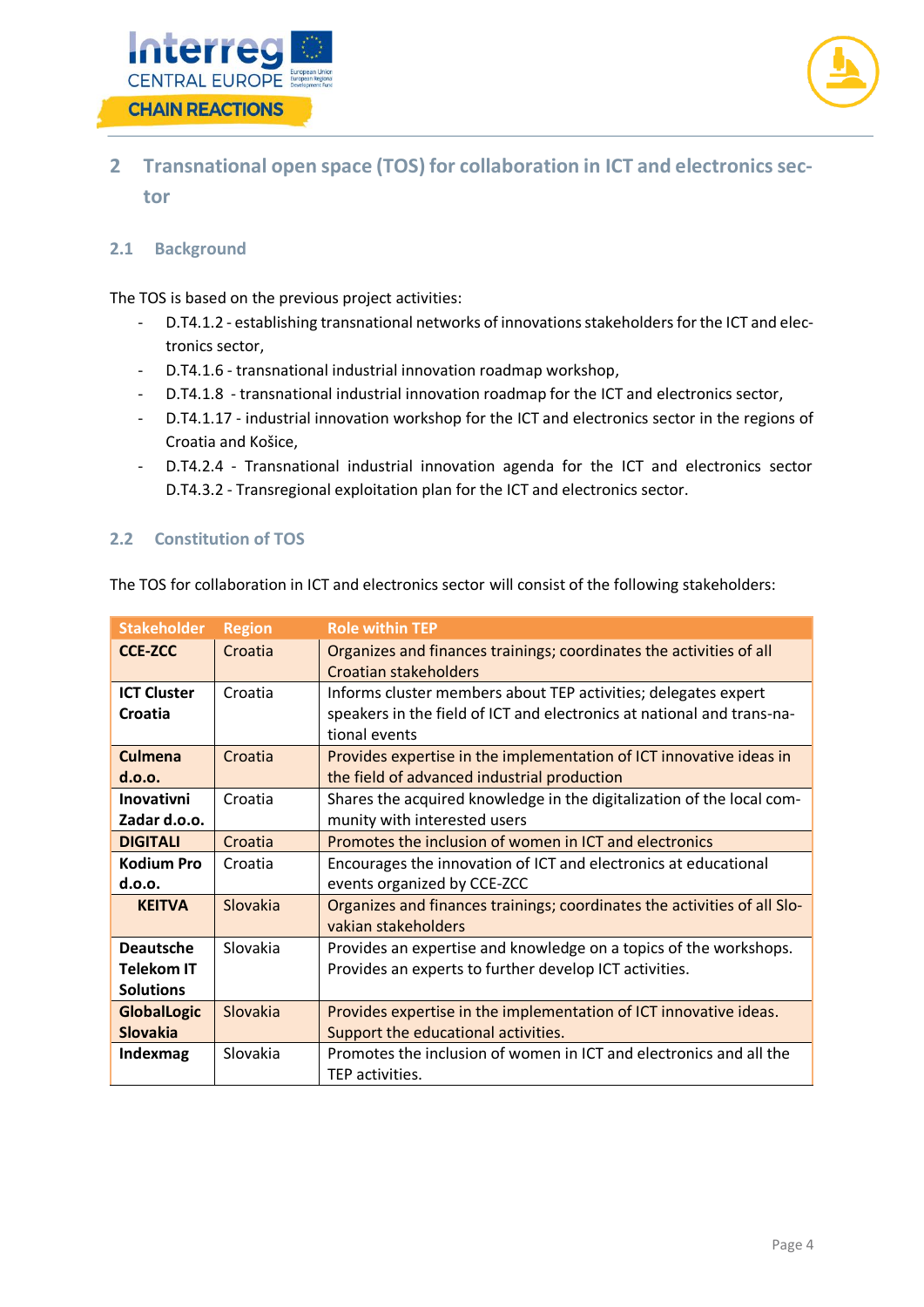



The following stakeholders will commit to jointly pursue the common goals stated below, with proactive networking to expand the cooperation to other interested members of the quadruple helix, that could further contribute to achieving these goals.

| Common goals of in the ICT and electronics sector of Croatia and                                                                                                                    |                                                                                                                                                                            |                                                                                                                                                                                                                                                                                                                                                                                                                                    |  |
|-------------------------------------------------------------------------------------------------------------------------------------------------------------------------------------|----------------------------------------------------------------------------------------------------------------------------------------------------------------------------|------------------------------------------------------------------------------------------------------------------------------------------------------------------------------------------------------------------------------------------------------------------------------------------------------------------------------------------------------------------------------------------------------------------------------------|--|
| <b>Košice Region</b>                                                                                                                                                                |                                                                                                                                                                            |                                                                                                                                                                                                                                                                                                                                                                                                                                    |  |
| <b>Name of TIA</b>                                                                                                                                                                  | <b>Transnational stakehold-</b><br>ers                                                                                                                                     | <b>Common goals of Croatia and Košice Region</b>                                                                                                                                                                                                                                                                                                                                                                                   |  |
| <b>Trainings and</b><br>seminars to<br>encourage<br>women in IT at<br>the transna-<br>tional level in<br>Croatia and<br>Slovakia                                                    | Kosice IT Valley,<br>Croatian Chamber of<br>Economy - Zadar County<br>Chamber,<br>Global Logic Slovakia,<br><b>DIGITALI</b><br>Deutsche Telekom IT So-<br>lutions Slovakia | The common goal is to Encourage women to study<br>and work in IT and to encourage them. It will be also<br>very important to exchange experience. This action<br>should tell us more of the status of the women in ICT<br>sector in Slovakia and Croatia. In the workshop we<br>have realised that we have similar issues. The action<br>content of educational and inspirational work-<br>shops/webinars.                         |  |
| Series of net-<br>working<br>events to help<br>developed the<br>transnational<br>and cross-sec-<br>toral relation-<br>ships between<br>Slovakia, Croa-<br>tia and Czech<br>Republic | KEITVA,<br><b>CCE-ZCC</b><br>RDA Pilsen,<br>Various stakeholders,<br><b>IGAs members of KEITVA</b>                                                                         | Series of networking events held Online/physical that<br>will be present transnational partners and cross-sec-<br>toral members of each cluster. The events should<br>deepen the relationship between Slovak and Croatia<br>SMEs.<br>The impact of the activities should be deepen rela-<br>tionship amongst Slovak, Croatia and Czech republic<br>SMEs, exchange of knowledge and creating positive<br>transnational environment. |  |
| Extension of<br>virtual demo-<br>centre                                                                                                                                             | RDA Pilsen,<br>KEITVA,<br>CCE-ZCC,<br>CCEs hackathon partici-<br>pants                                                                                                     | The demonstrators are promoting utilisation of dif-<br>ferent techniques and technologies that can boost<br>the digitisation activities in SMEs. On one hand the<br>demonstrators can trigger the innovation activities in<br>companies and on the other hand they can promote<br>specific solution providers and theirs products or ser-<br>vices.                                                                                |  |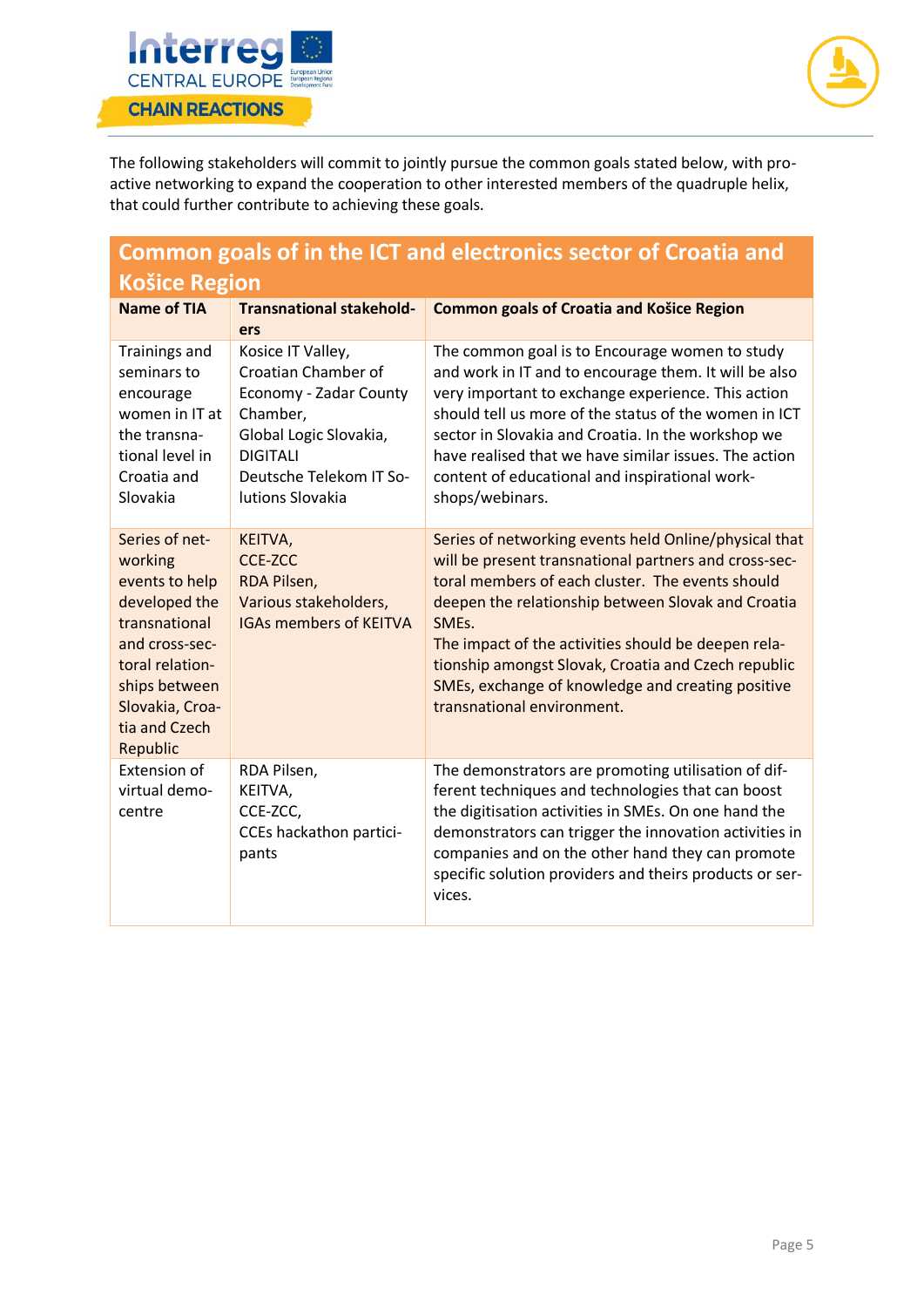



## <span id="page-6-0"></span>**2.3 Commitment to sustainability**

Based on the joined activities the "Memorandum of cooperation" (see annex 1) among the responsible entities for sustainability of the TOS will be signed.

The responsible entities are primarily the project partners, who will commit to cooperation beyond the project implementation period and any stakeholder committing to continuation of the activities within the TOS.

It is additionally expected that key entities of each region, that share the interest of implementation of TIA, will also sign the memorandum.

Other entities can join the memorandum and further support the activities; however, they can directly join the implementation of TIA, through their cooperation with entities that are already signatories of the memorandum. CCE-ZCC and KEITVA together with RDA Pilsen agreed to implement innovative activities after the formal completion of the project.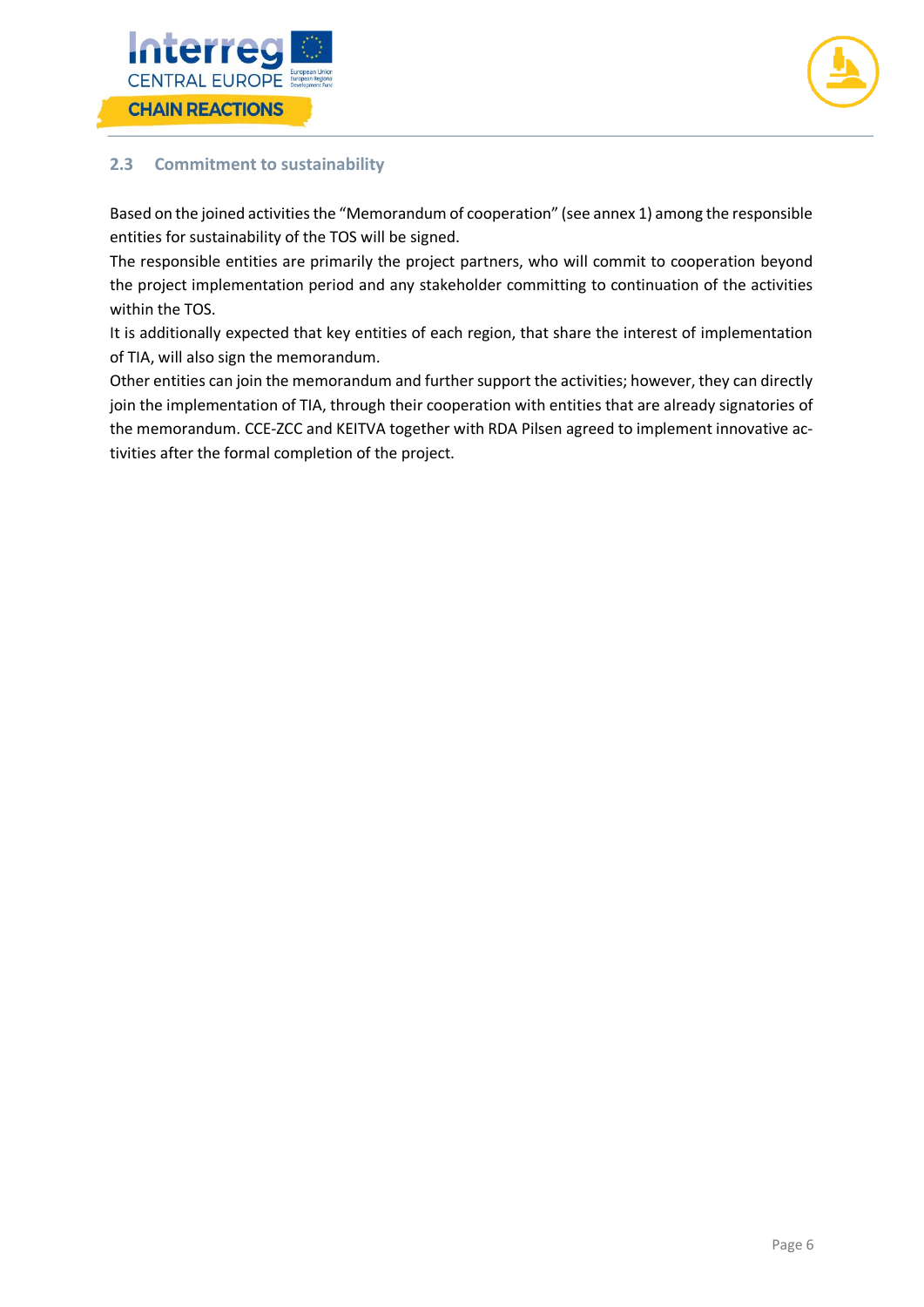



## <span id="page-7-0"></span>**ANNEX: MEMORANDUM OF AGREEMENT**

*This template for the memorandum is a suggestion for partners, to be used as the final document, reaching the O.T4.3. However, it can be modified (by having more parties as the signatories, or by specifiying more concrete activities – although the activities should be defined within TEP – see document D.T4.3.1-5).*

### *TEMPLATE*

#### *PREAMBLE*

This Memorandum of Agreement was prepared by the project partnership of the Chain Reactions project as Output O.T4.3: **Thematic transnational exploitation plans and open collaboration spaces**, in order to set up the open collaboration spaces and ensure the post-project implementation of exploitation plans prepared within the project duration.

This Memorandum of Agreement is made between

[insert partner 1 name and adress]

and

[insert partner 2 name and adress].

The purpose of this Memorandum is to agree upon the terms and conditions, scope of work and responsibilities for future collaboration in the [insert sector] as agreed between the signatories in the Transnational Exploitation Plan (TEP) prepared within the Chain Reaction Project.

#### *AGREEMENT*

The signing parties see the benefits of jointly implementing the activities set up in TEP of this project, have a desire to pursue the set activities and thus ensure the sustainability of the Chain Reaction projects outcomes.

[partner 1] from the [region 1] will ensure the continuation of activities and will proactively promote the transnational collaboration in the [insert sector] as part of the transnational innovation agenda.

[partner 2] from the [region 2] will ensure the continuation of activities and will proactively promote the transnational collaboration in the [insert sector] as part of the transnational innovation agenda.

By this, both partners have established a collaboration space that will ensure a joint effort in implementation of TEP.

Both partners agree to keep expanding the network of potential interested parties that will contribute to the implementation of the TEP, thus ensuring the openness of the collaboration space.